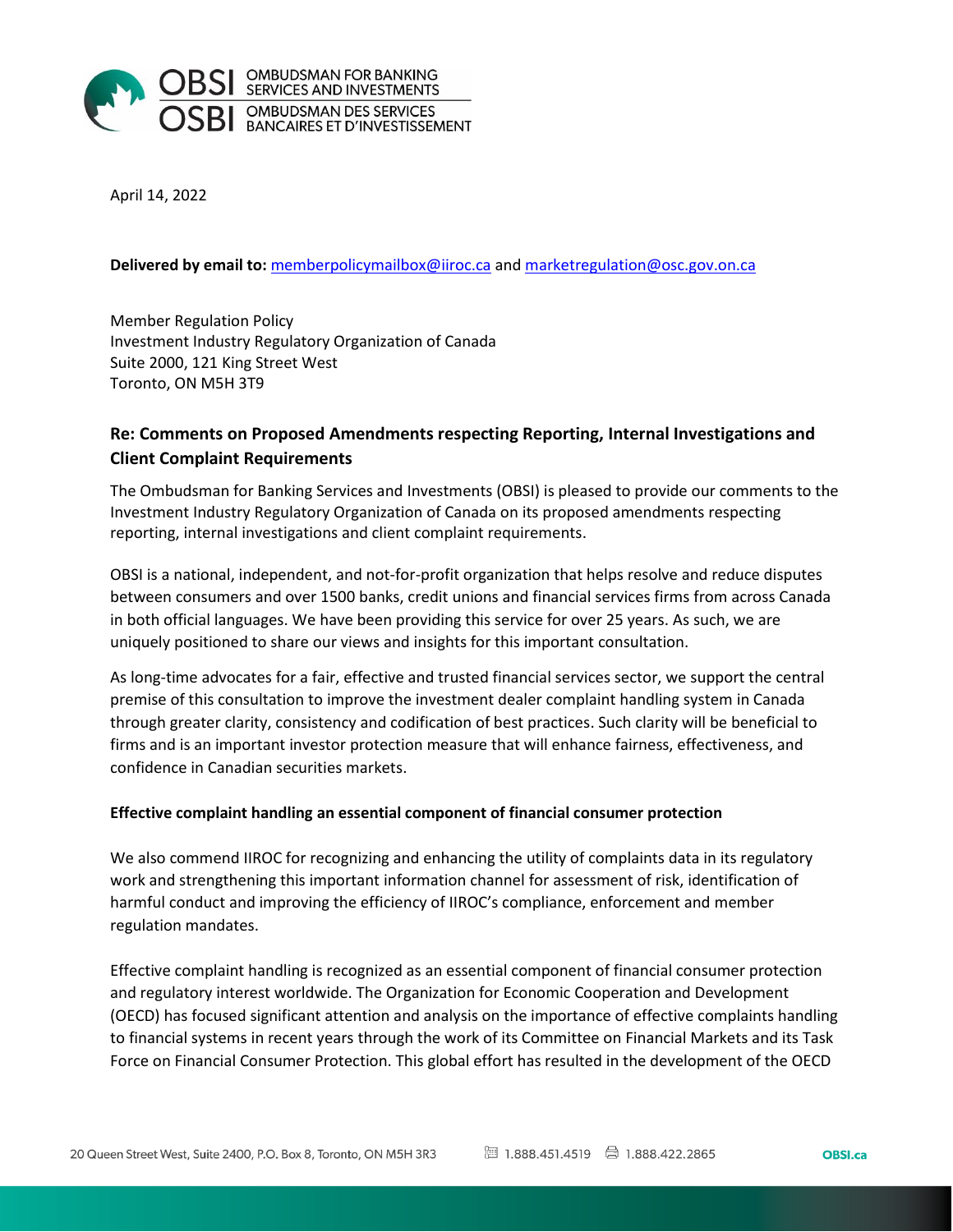High Level Principles on Financial Consumer Protection in 2011<sup>1</sup> as well as a substantial body of technical and analytical reports in the years that have followed. The OECD/G20 High Level Principles, which have been endorsed by all G20 finance ministers and central bank governors, recognize ten key principles, one of which is complaints handling and redress. The key elements of this principle include that financial services consumers should have access to complaint handling and redress mechanisms that are "accessible, affordable, independent, fair, accountable, timely and efficient."

The World Bank has released a technical note intended to provide methodological guidance for regulators and financial services providers when developing and implementing internal dispute resolution frameworks to ensure they are consistent with international good practices.<sup>2</sup> This technical note calls to readers' attention the systemic importance of effective internal dispute resolution, observing that:

*Core to an effective financial consumer protection framework is an accessible and efficient recourse mechanism that allows consumers both to know and to assert their rights to have their complaints addressed and resolved in a transparent and just way within a reasonable timeframe. Complaints handling mechanisms are especially important for low-income and vulnerable financial consumers, to whom timely and effective recourse processes can have a decisive influence over their trust in their financial service provider (FSP) and in the financial sector in general. Increased trust contributes to consumers' uptake and sustained usage of financial services and, consequently, their economic livelihoods.*

The Board of the International Organization of Securities Commissions (IOSCO) recently published a report on complaint handling and redress for retail investors<sup>3</sup> in which they observed that "When an investor or financial consumer is harmed by misconduct or illegal practices, the existence of effective mechanisms for addressing the issue is important not only for the aggrieved individual, but also for producing positive externalities such as improving market discipline and promoting investor confidence in financial markets."

### **Overview of comments**

Our comments below respond to IIROC's recent publication 22-0009, *Proposed Amendments respecting Reporting, Internal Investigation and Client Complaint Requirements* (the "Consultation Document")*.* The key areas we focus on in this response are:

• There are a number of notable enhancements of Rule 3700 in the proposal which we support and, in some cases, recommend expanding.

<sup>1</sup> <https://www.oecd.org/daf/fin/financial-markets/48892010.pdf>

 $2$  Complaints Handling within Financial Services Providers – Principles, Practices, and Regulatory Approaches (June 2019)

<sup>3</sup> Complaint Handling and Redress System for Retail Investors – Final Report (January 2021)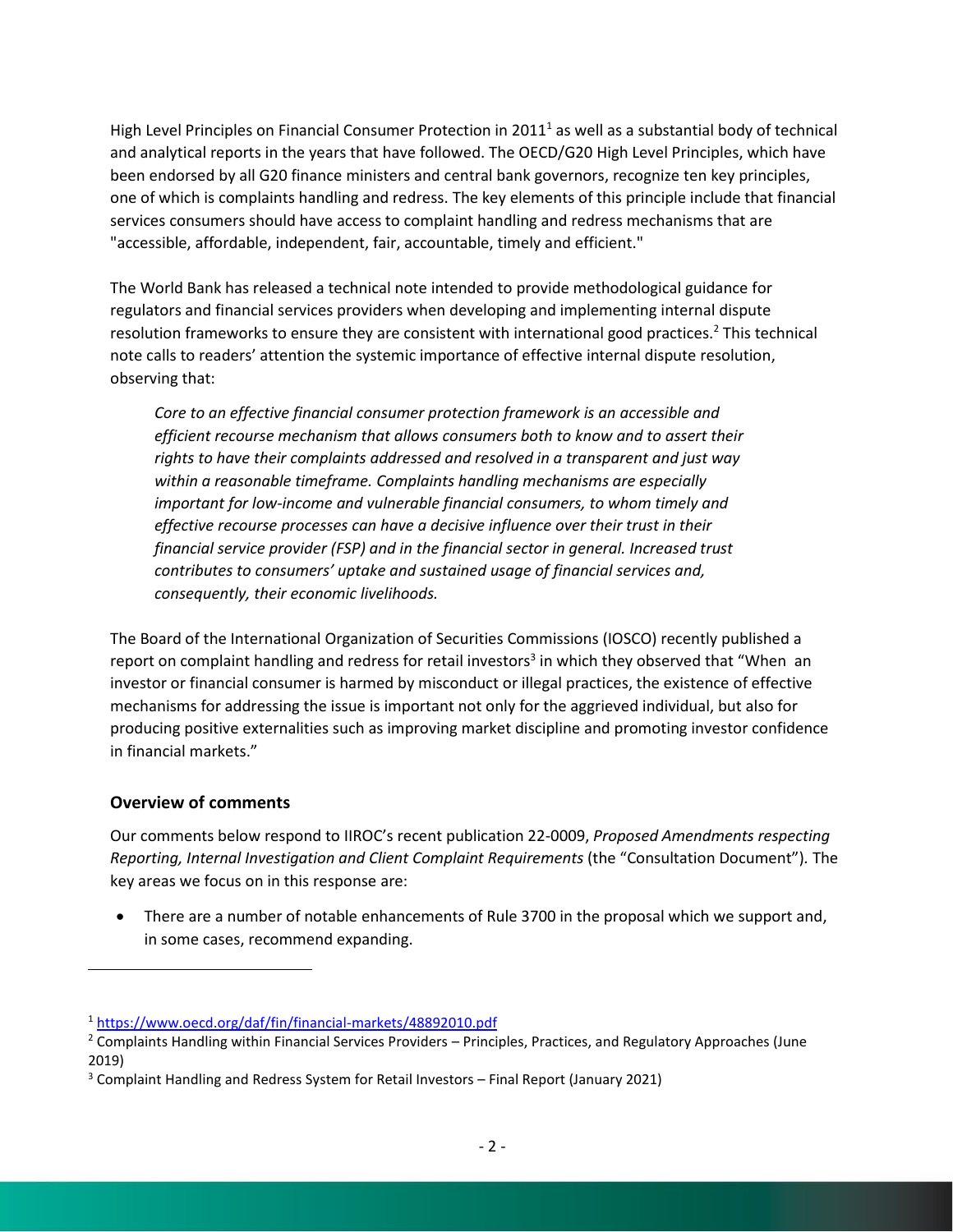- The application of complaint handling rules in Part E should not be limited to complaints about "serious misconduct".
- IIROC should require tracking and aggregate reporting for all non-ComSet complaints.
- IIROC should adopt a clearer definition of "complaint".
- The time limits for dealers' dispute resolution should be inclusive of all internal dispute resolution services.

## **Notable improvements in the proposed rule amendments**

IIROC HAS PUT FORWARD A NUMBER OF IMPORTANT IMPROVEMENTS IN THE PROPOSED RULE AMENDMENTS

OBSI strongly supports a number of important amendments that IIROC has proposed to effectively enhance Rule 3700. We note these areas of support below, in some cases with suggestions for further enhancement.

- We support the reporting and the requirement to report the payment of client compensation at section 3711(1)(ii). However, we note that "substantial compensation" is a subjective standard that may lead to inconsistent reporting among dealers and not capture some forms of client compensation that may be of regulatory interest. We recommend that rather than using the trigger of "substantial compensation", this reporting requirement should include any redress of:
	- o \$500 or more in financial compensation;
	- $\circ$  any non-financial redress (such as correcting of records or reversal of transactions) with an economic value of \$500 or more; or
	- $\circ$  any resolution affecting five or more accounts that are similarly affected (e.g. fee refunds).
- We also support the new requirement at section 3711(3) for the reporting of resolutions of serious misconduct investigations.
- We support the elimination of the requirement to address complaints in a "balanced" manner in section 3753(1), as well as the new general standard for complaint handling at section 3750(1) that requires all dealers to respond to retail client complaints in a manner a reasonable investor would consider fair and effective. However, we recommend that this requirement be supplemented with further guidance about how dealers are expected to place client interests first in complaint handling, for example by stipulating that:
	- $\circ$  the individual handling the complaint should not be the subject of the compliant (as required by proposed section 3752(4))
	- o dealers should assist clients in articulating their complaints where possible
	- $\circ$  dealers should assist clients in understanding the rules applicable to the subject matter of their complaint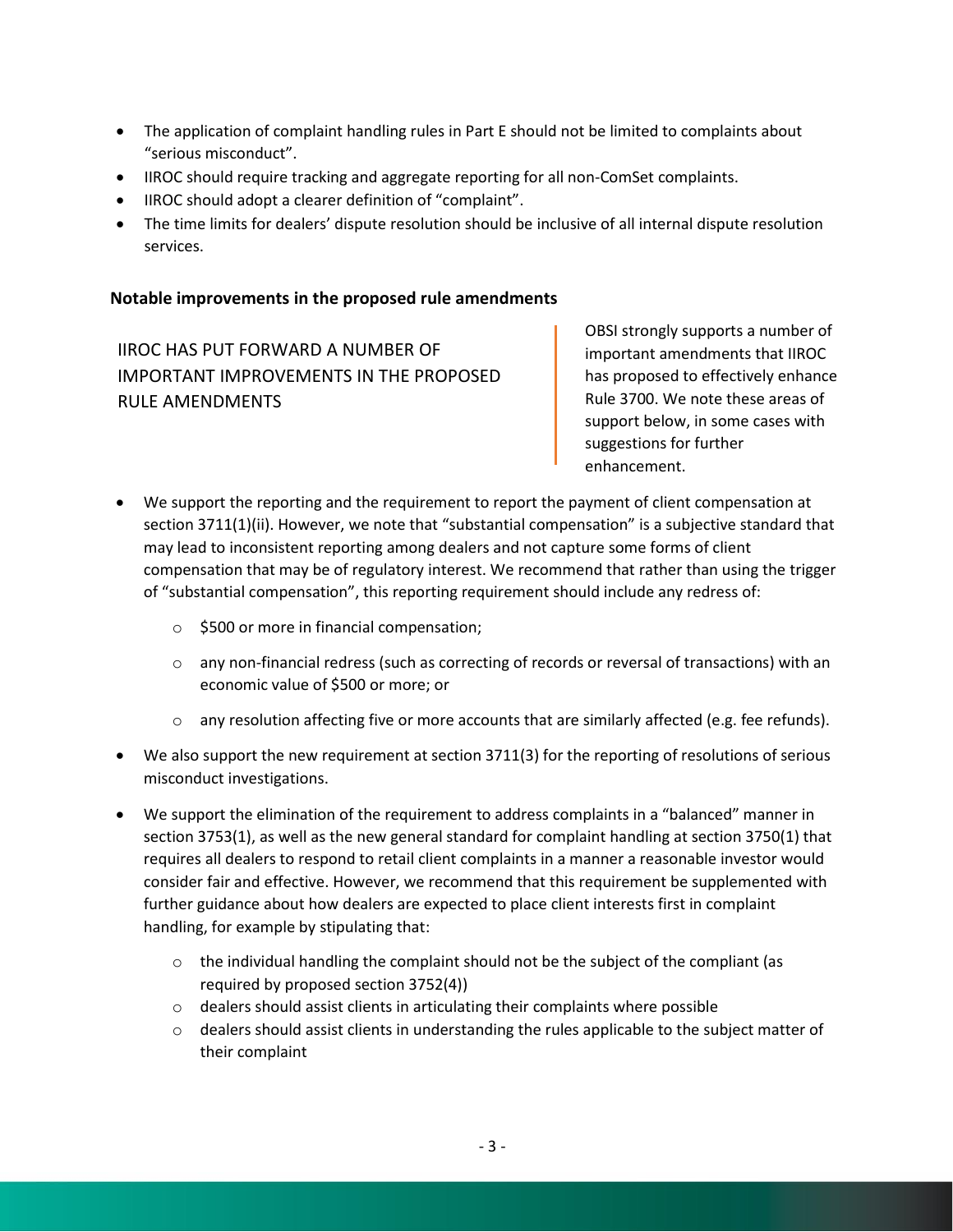- $\circ$  if the dealer identifies other issues in the investigation of the client complaint, such issues should be investigated and remediated for the client
- $\circ$  if the dealer identifies an error or wrongdoing, they should take action or offer compensation that places the consumer in the position they would have been had error not taken place
- $\circ$  all complaint-related communications should be in plain language (building on the standards of proposed sections 3755 and 3756)
- We agree with prescribed content of the complaint acknowledgement letter and substantive response letter as required in 3755 and 3756, and we are particularly supportive of the new complaint handling standards at section 3755(2) and 3756(3) that require these letters to be written in plain language and in a format readily accessible and understandable by the complainant. Such clear communications are essential to client accessibility and can serve to enhance consumer trust and reduce misunderstandings and tensions.
- We support the express direction to dealers to consider redress and remediation when frequent or repetitive complaints arise that may indicate a serious problem at section 3753(2). We believe this is currently a recognized best practice for all dealers but clarification of this expectation will help to ensure that this is a universal practice.
- We support the elimination of the term "ombudsman" in reference to employees of affiliated internal dispute resolution services and note that this change is consistent with Bank Act changes coming into force in June 2022.
- We support the elimination of information sharing restrictions with OBSI at section 9504. This change will enhance the ability of OBSI to comply with the systemic reporting requirements as set out in our memorandum of understanding with securities regulators and is reflective of international best practices for financial ombudservices.

### **Complaint handling rules should apply to all retail investor complaints**

THE RETAIL COMPLAINT HANDLING RULES IN PART E SHOULD NOT BE LIMITED TO COMPLAINTS ABOUT "SERIOUS CLIENT-RELATED MISCONDUCT"

Proposed Section 3751 stipulates that the retail complaint handling rules set out at sections 3751 to 3759 apply only to complaints submitted by or on behalf of a retail client alleging "serious client-related

misconduct". However, the provisions that follow are general in nature and should apply to all retail client complaints as broadly defined in section 3702. The distinction in sections 3750 and the following sections between "retail client complaints" generally and those alleging "serious client-related misconduct" should be eliminated.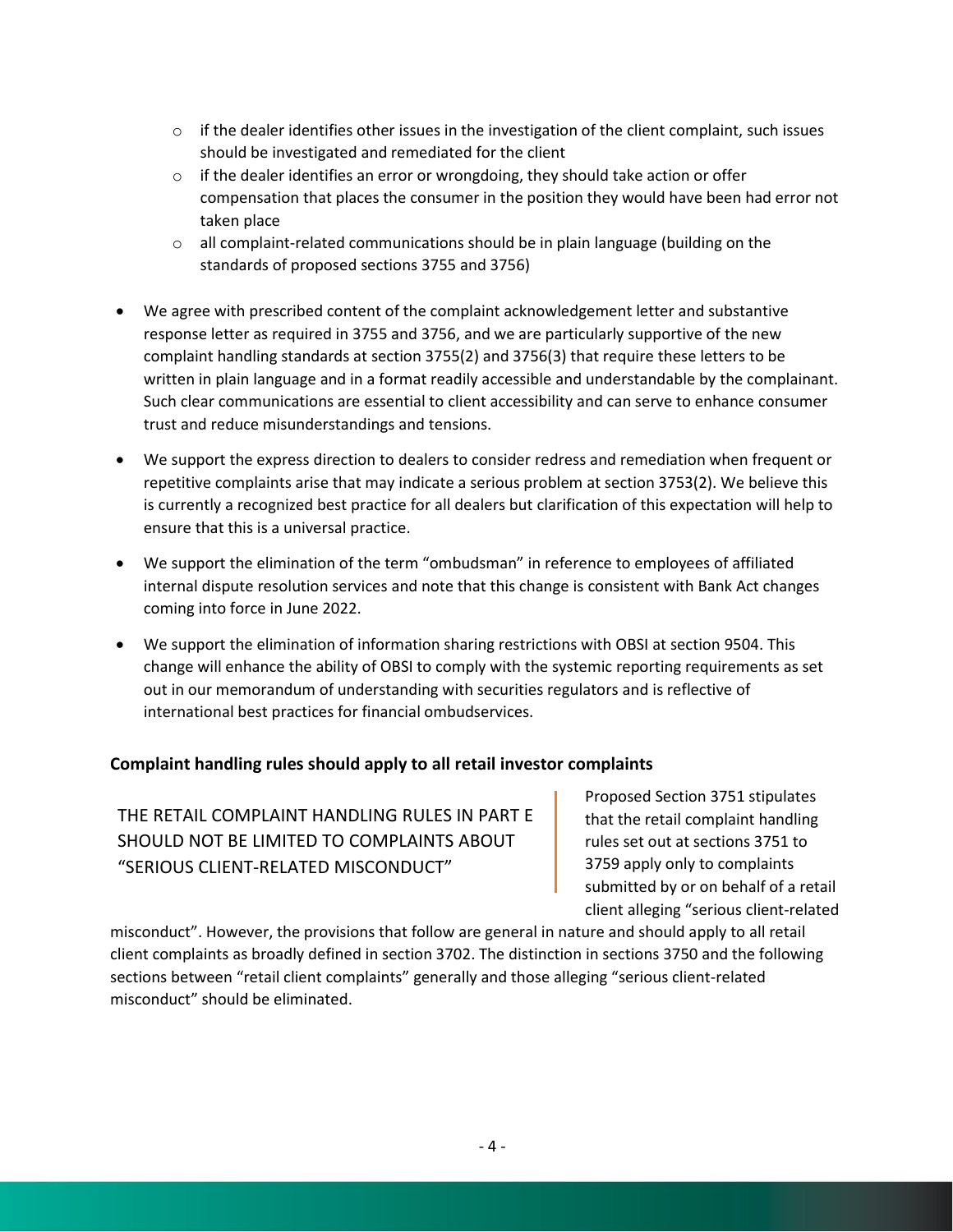#### **Retail investor complaints falling outside of the "serious misconduct" definition can be important**

We note that some areas of consumer complaint that do not meet the definition of "serious misconduct", including complaints about technical and non-technical service problems, delays and responsiveness to client complaints, among other issues, have important systemic value and can offer meaningful product and service improvement insights.

Additionally, a complaint that is not related to "serious misconduct" from a regulatory perspective may nevertheless be considered quite serious by the person making it and be of equal importance from the perspective of fairness and ensuring continued support of investor confidence.

### **The subject matter of sections 3751-3759 is equally applicable and valuable for all retail investor complaints**

Section 3752 deals with the identity of the individuals who handle complaints within the dealer, their designation and training. It is unclear why such qualified personnel would not be tasked with handling all retail complaints.

Section 3753 sets out the requirement for dealers to have complaints policies and procedures and imposes obligations where there is a high volume or severity of complaints. The policies and procedures for complaint handling required by this section are not specific to any particular complaint, and the obligations in the section relating to dealing with frequent or repetitive complaints would be of equal importance with respect to complaints of all "seriousness" levels – and perhaps would be of even greater utility in small-value, high-volume issues, when considered in aggregate.

Similarly, section 3754 deals with disclosure of complaint handling rules at account opening and on an ongoing basis. As the performance of these obligations must precede the occurrence of a complaint, it's unclear how this section could apply only to complaints alleging serious misconduct.

Sections 3755 and 3756 require dealers to send complaint acknowledgement and substantive response letters and prescribe content for each type of letter. These sections also should apply to all retail complaints. If a retail investor complaint relates to a subject matter that the dealer deems to be less serious, the nature and extent of the letters can be tailored to this assessment and explain to the investor why the dealer has made this determination. All complainants, whether alleging serious misconduct or not, should be furnished with the same information regarding escalation options, including to OBSI. OBSI's mandate includes all such complaints, limited only by the relatively broad definition of complaint found in our Terms of Reference.

Section 3757 relating to providing assistance in the resolution of complaints at other dealers is unlikely to arise outside the context of serious misconduct, so there is no benefit in limiting its application.

Section 3758 sets out the requirement to record and retain information relating to complaints. As outlined below, this should apply to all complaints for the purpose of filing aggregate reports. The records for less serious or complex matters can comply with this section while remaining summary in nature. Policy considerations relating to the responsiveness to client complaints or the internal value of complaint tracking and aggregate reporting apply equally to all retail complaints.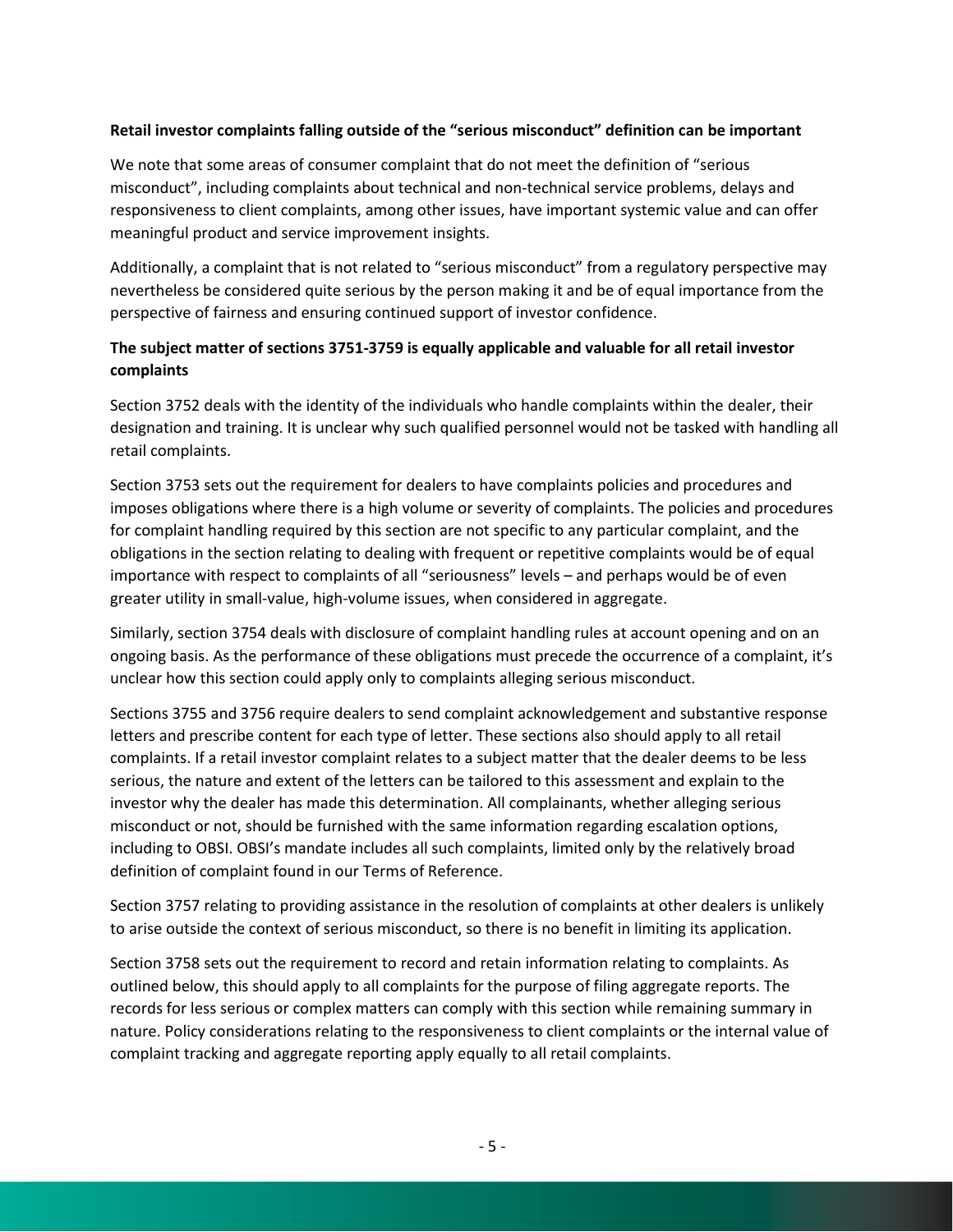Section 3759 deals with the communication of internal dispute resolution options can likewise apply equally to all complaints.

### **The system of reliance on dealers to identify complaints alleging "serious misconduct" is vulnerable to under-identification**

The definition of "serious misconduct" is based on a firm's assessment of whether an alleged activity "creates a reasonable risk of material harm to a client or the capital markets". The system of relying on dealers to determine whether a given complaint meets this definition is vulnerable to inconsistencies among dealers and individuals which may lead to under-reporting.

In its consultation document, IIROC has identified that the problem with the current, prescriptive rules is that they result in inconsistent reporting from dealers. However, we are concerned that the updated rules are likely to generate similarly inconsistent reporting, because they similarly depend on individual dealer interpretation of complex and often ambiguous consumer complaints.

In our experience, investors rarely frame their complaints in a manner that refers specifically to regulatory requirements or issues. Lacking this base of knowledge, most investors frame their complaints in terms of the impact of the problem they have identified on them or others. Complaints often lack specificity. Some complainants, having conducted some independent research, will try to frame their complaints in oddly specific ways, relying on definitions or other information they have found, however the effect of this is often confusingly opaque. Consumer complaints are often also incomplete, omitting important facts and details while focussing on less relevant ones.

Some matters in the definition of "serious misconduct" will almost never be the subject of retail investor complaints even where the investor is affected. Examples would include how the dealer has addressed conflicts of interest or whether there has been a violation of the best execution requirements.

This leaves the identification of the true subject matter of an investor complaint, and whether it meets the definition of "serious misconduct", to the dealer's interpretation of unclear or ambiguous information. It is natural that any such interpretation will be viewed through the lens of the dealer or the individual receiving the complaint, and how it is interpreted will be based at least in part on their own subjective views.

In our work, we have observed that firms and investors frequently have differing interpretations of the nature of the investor's complaint and its seriousness.

The reliance on firms to make this assessment is therefore somewhat problematic, though we acknowledge that it is a longstanding feature of the IIROC Rules and that it is reasonable to limit formal investigations and ComSet reporting to a subset of retail investor complaints most likely to be of regulatory interest. However, to the extent possible, other rules, particularly those relating to direct client interactions, should not rely on this dealer-identified subset of complaints.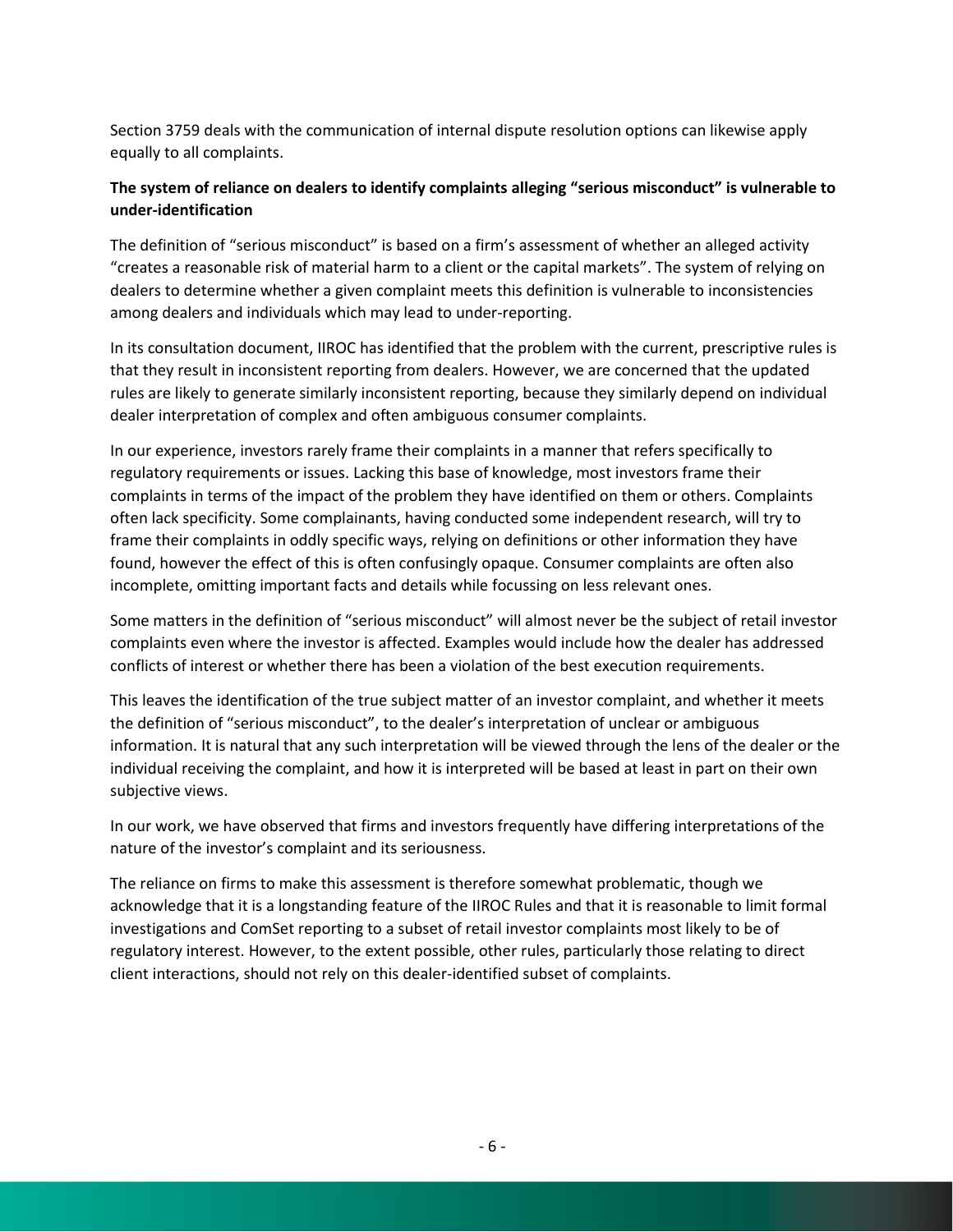#### **Aggregate reporting of all retail complaints**

IIROC SHOULD IMPLEMENT A REQUIREMENT FOR DEALERS TO FILE AGGREGATE REPORTS OF COMPLAINTS NOT REPORTED THROUGH COMSET As noted above, it is reasonable that IIROC would seek to limit its ComSet reporting and regulatory supervision to "serious misconduct" as defined in the proposed rules, because this allows for focus of limited regulatory

resources on those matters most likely to be of regulatory interest. However, as noted above, some areas of consumer complaint that do not meet the definition of "serious misconduct" have important systemic value and can offer important insights of regulatory interest, particularly when considered in aggregate.

At OBSI, the most frequent issues in consumer complaints about IIROC dealer firms in 2021 were technical and non-technical service problems and transaction errors. At the level of individual complaints, these matters may not have met the definition of "serious misconduct", but in aggregate they demonstrated important trends in the industry of interest to regulators.

Requiring all dealers to report aggregate complaints data would enhance IIROC's ability to identify trends in retail investor experience within individual dealers and across the sector as a whole.

Empirical analysis of this data among firms and in relation to firm size and over time would also enhance IIROC's ability to identify potential under- or over- reporting of serious misconduct and of complaints in general because there is a strong correlation between firm size and complaint volume. This would serve to at least partially address the risk of under-reporting described above.

For these reasons, we recommend that IIROC implement a requirement in Part A of Rule 3700 for aggregate reporting of all retail investor complaints. Such reporting requirements are common internationally and have recently been adopted for Canadian Banks pursuant to the Bank Act. 4

IIROC should also publicly report this aggregate data to increase transparency and provide valuable information to the public and interested observers. Such reporting is consistent with the G20 High Level Principles on Financial Consumer Protection<sup>5</sup>, which note the importance of aggregate reporting of complaints data, observing that "at a minimum, aggregate information with respect to complaints and their resolutions should be made public."

#### **A complaint record retention and classification system will be required**

Implementation of such a requirement would involve ensuring that the provisions of section 3758 relating to complaint information recording and retention apply to all complaints, as recommended above, and the record retention requirements of Part G should also be amended to reflect this.

<sup>4</sup> Section 627.46 (coming into force June 30, 2022)

<sup>5</sup> <https://www.oecd.org/daf/fin/financial-markets/48892010.pdf>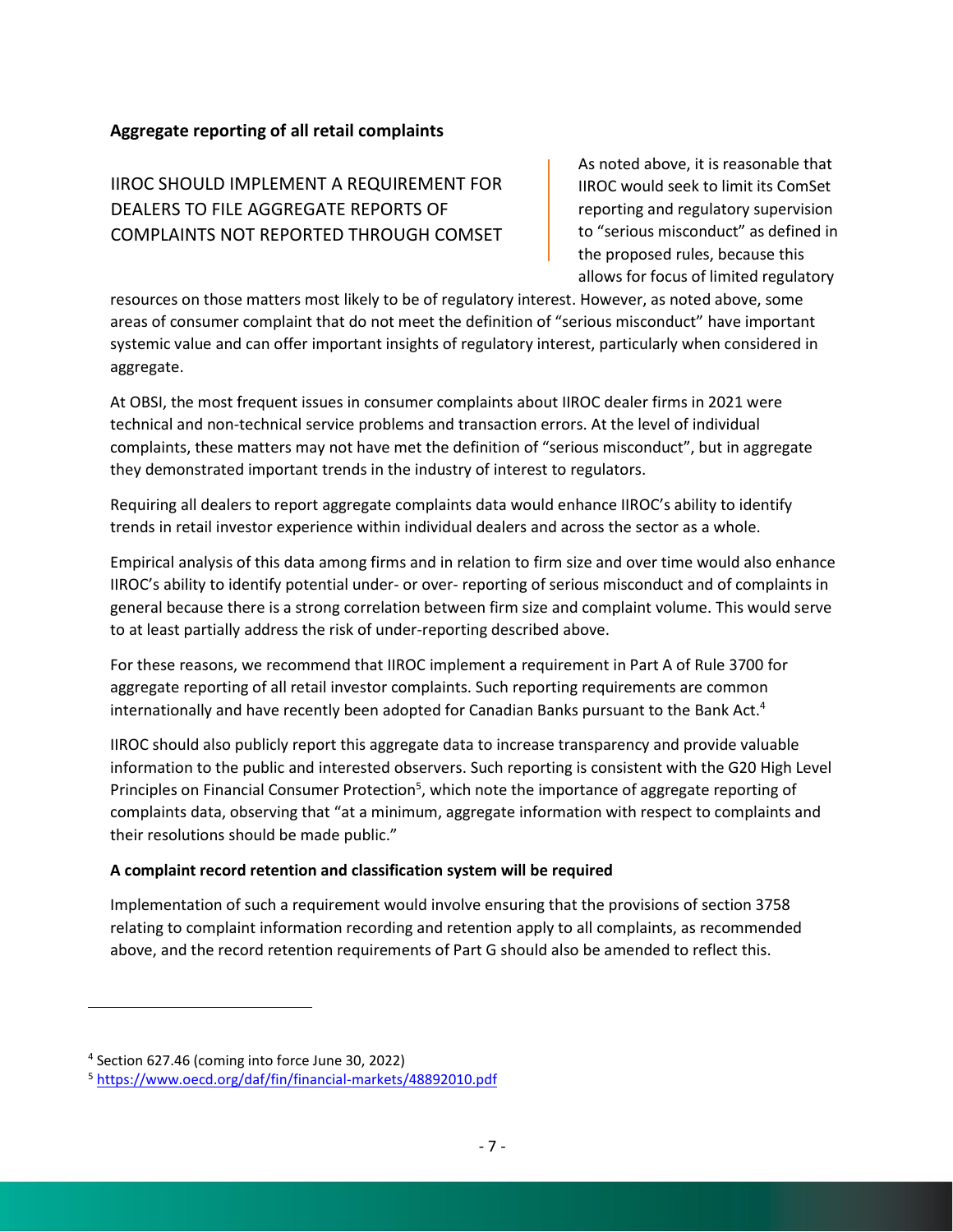Additionally, to facilitate sector-wide data aggregation and trend analysis, IIROC would need to establish a classification and coding framework of products and issues. A number of financial regulators around the world have recently endeavoured to establish such classification frameworks, including the Financial Consumer Agency of Canada in support of the complaints data reporting requirements for Canadian Banks pursuant to the Bank Act Consumer Protection Framework coming into force in June 2022.

#### **Definition of complaint**

# THE DEFINITION OF COMPLAINT IN SECTION 3702 SHOULD BE CLARIFIED

Section 3702 defines complaint as "any oral or written expression of dissatisfaction with a current or former Dealer Member, Approved Person or employee". This definition

is very broad and may capture trivial or personal remarks or social media posts that are outside of the intended scope and purpose of the Rule. While we are generally in favour of a broad approach to complaint definition to avoid undue exclusion of valid complaints, the risk of an overbroad definition is that attention is diluted and meaningful compliance becomes impossible. This risk is particularly meaningful where obligations relating to complaint acknowledgement, handling and reporting are applied to all complaints, as we recommend above.

Globally, there are a range of possible approaches to this definition of complaint that IIROC should consider, for example:

- Under Canada's Bank Act, complaints are defined as "dissatisfaction, whether justified or not, expressed to an institution with respect to: a) a product or service in Canada that is offered, sold or provided by the institution; or b) the manner in which a product or service in Canada is offered, sold or provided by the institution."
- The G20/OECD definition of complaints partially addresses the boundaries of the definition by explicitly excluding certain requests. It defines a complaint as "a statement of consumers' dissatisfaction with the action, service, or product of a financial services provider or an authorized agent. A request for information or clarification or a request for an opinion, which does not also contain an expression of dissatisfaction or deficiency in service, is not considered to be a complaint."
- **•** The Australian Securities and Investments Commission defines complaints through the lens of the outcome sought by the complainant: "An expression of dissatisfaction made to an organization, related to its products or services, or the complaints handling process itself, where a response or resolution is explicitly or implicitly expected."